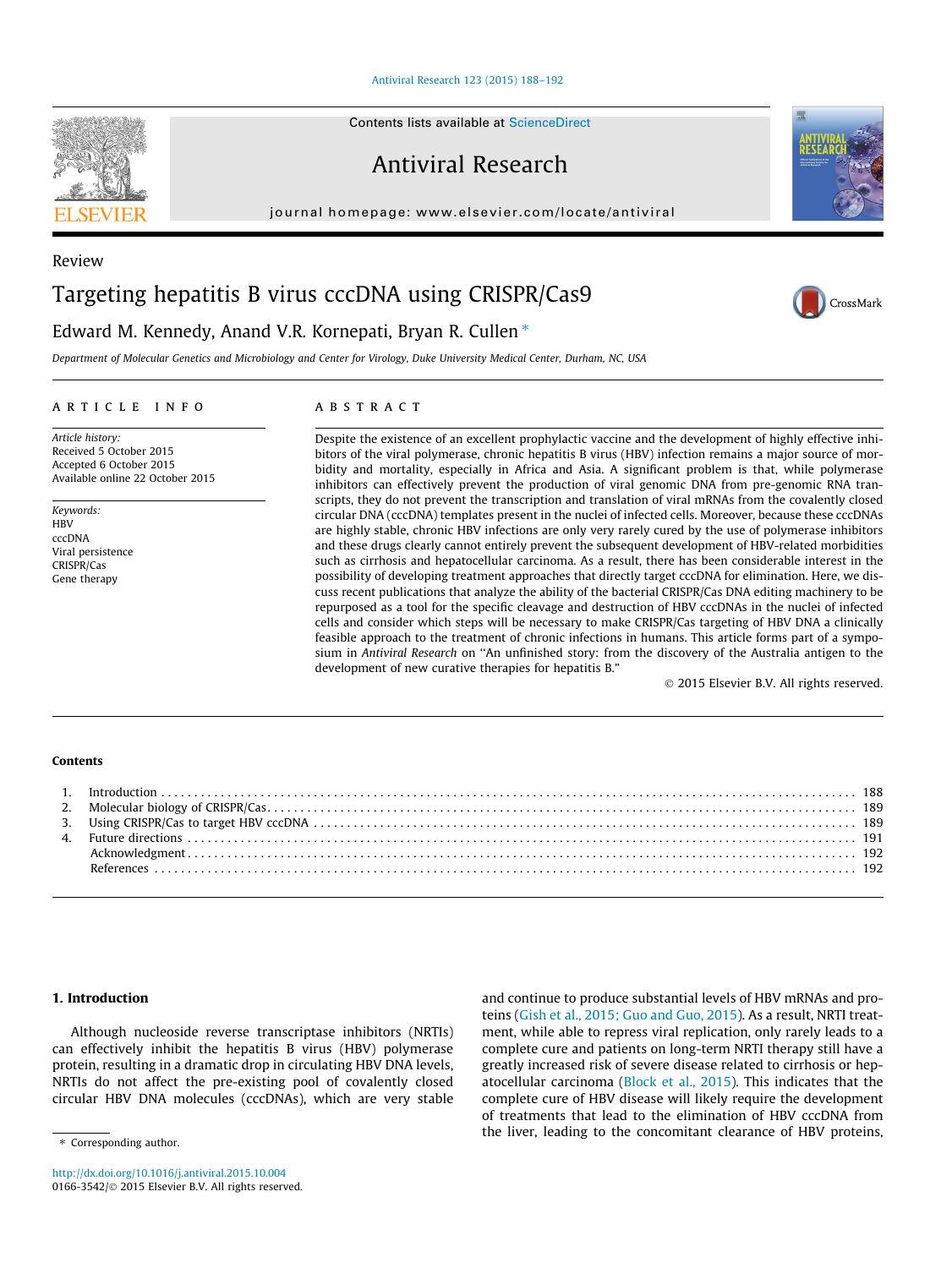<span id="page-1-0"></span>such as HBV surface antigen (HBsAg), from the circulation ([Gish](#page-4-0) [et al., 2015\)](#page-4-0). One potential approach, that has recently received extensive interest, is the potential use of the bacterial CRISPR/Cas DNA editing machinery to specifically cleave and destroy HBV cccDNA in patients. Here, we discuss how CRISPR/Cas systems function, what has been achieved so far using this system to block HBV replication, and finally potential future approaches to the effective delivery of CRISPR/Cas to HBV-infected hepatocytes in vivo.

# 2. Molecular biology of CRISPR/Cas

CRISPR (clustered regularly interspaced short palindromic repeats) loci, which are found in a wide range of bacteria, are transcribed to generate targeting RNAs specific for a range of different DNA bacteriophages [\(Barrangou and Marraffini, 2014; Hsu et al.,](#page-4-0) [2014\)](#page-4-0). In bacteria that express a type II CRISPR/Cas system, these phage-derived sequences are transcribed along with sequences from the adjacent constant region to give a CRISPR RNA (crRNA) which forms a complex with the invariant trans-activating RNA (tracrRNA), using sequence complementarity between the tracrRNA and the invariant part of the crRNA. This heterodimer is then bound by the effector protein of the type II CRISPR/Cas systems, called Cas9. Cas9 has the ability to directly recognize a short DNA sequence, 5'-NGG-3' for the commonly used Streptococcus pyogenes (Spy) Cas9 protein, called the protospacer adjacent motif (PAM) [\(Barrangou and Marraffini, 2014; Cong et al., 2013; Hsu](#page-4-0) [et al., 2014; Mali et al., 2013\)](#page-4-0). The Cas9 protein scans a target genome for the PAM sequence and then binds and queries the DNA for the level of sequence complementarity to the variable part of the crRNA. If extensive complementarity is detected, the Cas9 protein directly cleaves both strands of the target phage DNA 3 bp  $5'$  to the PAM, using two distinct protein domains: the Cas9 RuvC-like domain cleaves the non-complementary strand, while the Cas9 HNH nuclease domain cleaves the complementary strand ([Gasiunas et al., 2012; Jinek et al., 2012](#page-4-0)). This dsDNA break then induces the degradation of the phage DNA genome and blocks infection ([Garneau et al., 2010; Gasiunas et al., 2012;](#page-4-0) [Sapranauskas et al., 2011](#page-4-0)).

A key step forward in making the Spy Cas9 system more userfriendly for genetic engineering in human cells was the demonstration that the crRNA and tracrRNA could be linked by an artificial loop sequence to generate a fully functional small guide RNA  $(\mathrm{sgRNA})\!\sim\!100$  nt in length ([Cong et al., 2013; Mali et al., 2013](#page-4-0)). Further work, including mutational analysis of DNA targets, has revealed that sequence specificity for Spy Cas9 relies both on the PAM and on full complementarity to the 3'  $\sim$ 13 nt of the  $\sim$ 20 nt variable region of the sgRNA, with more 5' sequences making only a minor contribution. Spy Cas $9$  therefore has an  $\sim$ 15 bp (13 bp in the guide and 2 bp in the PAM) sequence specificity which, while high, is generally not sufficient to entirely avoid a small number of potential off-target cleavage sites in the large human genome. Nevertheless, this is a high level of specificity and a small number of off-targets in non-transcribed regions of the human genome may not be highly problematic. Moreover, this concern can be dealt with by mutating the Cas9 protein to inactivate one of the two independent HNH and RuvC nuclease sites, to generate a so-called "nickase" [\(Cong et al., 2013; Ran et al., 2013](#page-4-0)). It is then possible to target two nickase Cas9s to two closely proximal (<20 bp) sites on the two strands of the DNA target. Once nicked on both strands, the DNA will fall apart to give a staggered dsDNA break, analogous to what is obtained upon cleavage at a single recognition sequence using wild-type Cas9, except that the DNA target specificity is now  $\sim$ 30 bp, amply sufficient to ensure complete specificity even in a large genome, such as that present in human cells. This dsRNA

#### Table 1

Overview of published studies using CRISPR/Cas9 to inactivate HBV DNA. This table provides a brief overview of the experimental systems used, the major HBV DNA targets for Cas9 cleavage reported, the HBV strain analyzed and the HBV DNAs quantified by PCR analysis.

| Manuscript                                                                                                                                                             | HBV system                                                                                                                                              | Major targets                                                        | Genotype                                                       | <b>DNA</b><br>measured            |
|------------------------------------------------------------------------------------------------------------------------------------------------------------------------|---------------------------------------------------------------------------------------------------------------------------------------------------------|----------------------------------------------------------------------|----------------------------------------------------------------|-----------------------------------|
| In vitro studies<br>Seeger and<br>Sohn<br>(2014)                                                                                                                       | HepAD38 HBV<br>DNA model and<br>de novo infection<br>of HepG2 cells                                                                                     | X and Core<br><b>ORFs</b>                                            | Ayw Strain                                                     | Total<br><b>HBV DNA</b>           |
| <b>Kennedy</b><br>et al.<br>(2015)                                                                                                                                     | HepAD38 tet<br>system of<br>chronic infection<br>and de novo<br>infection of<br>HepaRG cells                                                            | Core, Surface<br>and<br>Polymerase<br><b>ORFs</b>                    | Ayw Strain                                                     | Total<br>HBV and<br><b>cccDNA</b> |
| Ramanan<br>et al.<br>(2015)                                                                                                                                            | Transfection of<br>HBV expression<br>plasmid, de novo<br>infection of<br>HepG2 cells, and<br>HepG2.2.15 HBV<br>replication<br>model                     | Core,<br>Polymerase,<br>and X ORFs<br>(Enhancer<br>overlap)          | Ayw Strain                                                     | Total<br>HBV and<br><b>cccDNA</b> |
| Dong et al.<br>$(2015)$ ,<br><b>Wang</b><br>et al.<br>$(2015)$ ,<br>Liu et al.<br>$(2015)$ ,<br>Lin et al.<br>$(2014)$ ,<br>Zhen<br>et al.<br>(2015)                   | Transfection of<br>HBV expression<br>plasmids, and<br>in vitro HBV<br><b>cccDNA</b><br>replication<br>models<br>(HepG2.2.15,<br>HepG2-H1.3,<br>HepAD38) | X. Core.<br>Polymerase,<br>and Surface<br>ORFS                       | Genotype A,<br><b>B. C. D</b>                                  | Total<br>HBV and<br>cccDNA        |
| Karimova<br>et al.<br>(2015)<br>(Nickase)                                                                                                                              | HepG2.2.15,<br>HepG2-H1.3<br>HBV replication<br>models, and de<br>novo infection of<br>HepG2 cells                                                      | Surface and<br>X ORFs                                                | Ayw strain,<br>considered<br>cross<br>genotype<br>conservation | Total<br><b>HBV DNA</b>           |
| In vivo studies<br>Lin et al.<br>$(2014)$ ,<br>Liu et al.<br>$(2015)$ ,<br>Ramanan<br>et al.<br>$(2015)$ ,<br>Dong<br>et al.<br>$(2015)$ ,<br>Zhen<br>et al.<br>(2015) | Hydrodynamic<br>tail vein<br>injection of HBV<br>expression<br>plasmid                                                                                  | Polymerase<br>(+Enhancer),<br>X, Surface,<br>and Core<br><b>ORFs</b> | Ayw and Adr<br>strains                                         | Total<br><b>HBV DNA</b>           |

break is repaired by the error-prone non-homologous end joining (NHEJ) pathway, resulting either in perfect repair, in which case the target is again cleaved by Cas9, or resulting in an indel, which blocks further cleavage and introduces a mutation that often disrupts the underlying open reading frame (ORF).

#### 3. Using CRISPR/Cas to target HBV cccDNA

The promise of CRISPR/Cas as a tool for the cleavage and elimination, or at least inactivation, of HBV cccDNAs in vivo has prompted a considerable number of studies, all published over the last year, that provide a clear proof of principle that this approach indeed has the potential to actually result in a full cure of chronic HBV infections (Table 1). A number of related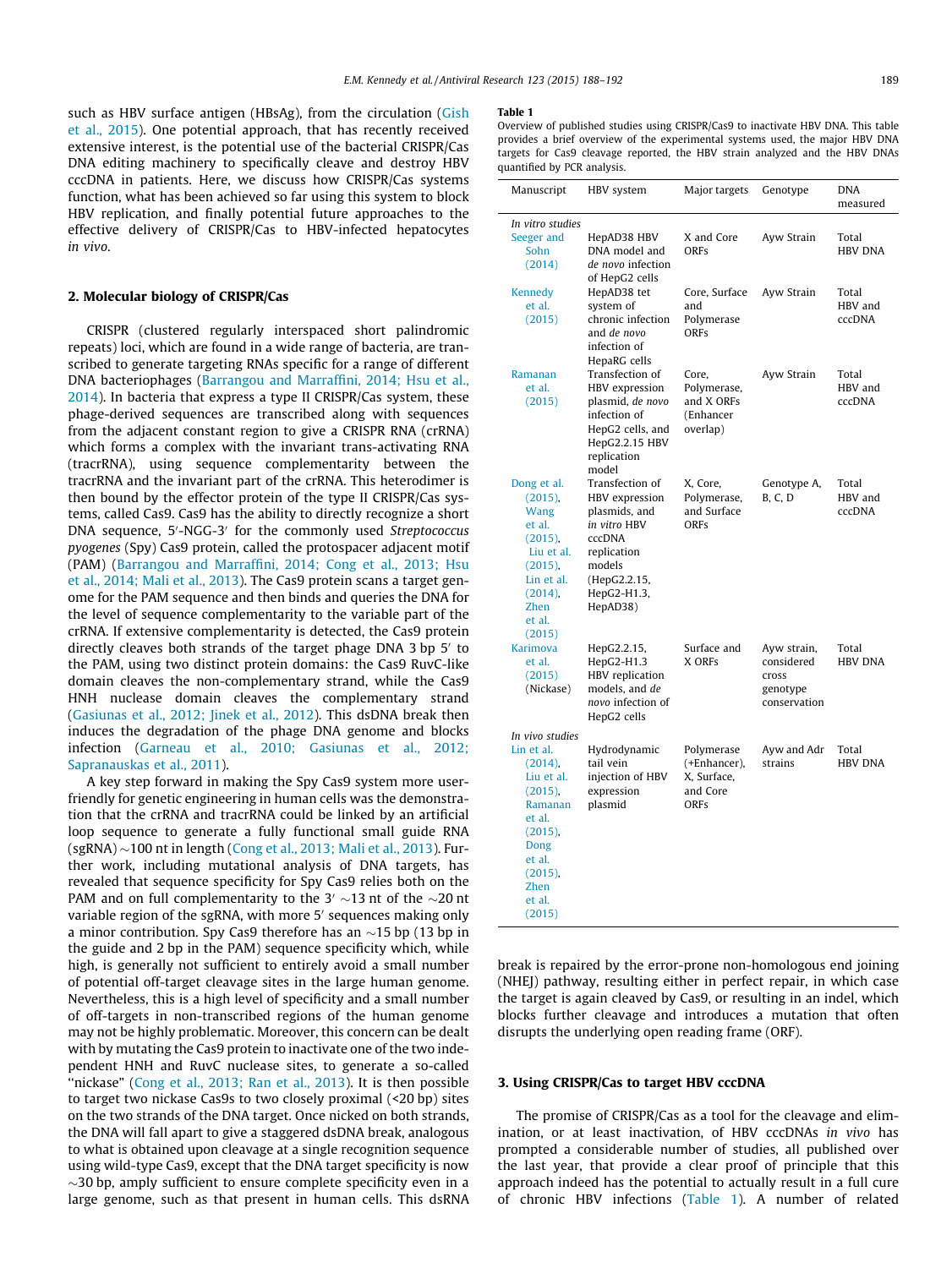<span id="page-2-0"></span>

Fig. 1. Overview of the fate of Cas9-cleaved HBV cccDNAs. Once an HBV-specific Cas9/sgRNA combination is expressed in an HBV-infected hepatocyte, site-specific cleavage of the cccDNA occurs. This induces the elimination of the majority of the cccDNA molecules by mechanisms that remain unclear. Alternatively, cleaved HBV cccDNA can be repaired by NHEJ. Molecules that are restored to the wild-type sequence are again cleaved, resulting in the accumulation of mutated HBV DNA molecules, generally bearing small indels, that are refractory to further cleavage due to the mismatch with the sgRNA. If the indel causes a frame-shift, the mutated ORF is inactivated. Conversely, indels that are in-frame can either result in a functional ORF, if the targeted region is not essential, or a defective ORF, if it is. In either case, pre-genomic RNA transcripts, as well as other viral mRNAs, will still be made and exported to the cytoplasm where the pre-genomic RNA can be used as a template to generate defective viral DNA molecules.



Fig. 2. Location of optimal target sites in the HBV genome. This figure summarizes data, derived from the nine relevant publications listed in [Table 1,](#page-1-0) that identify highly active, effective targets for Cas9/sgRNA cleavage and inactivation of the HBV genome. In general, these fall into regions of overlap between two viral ORFs and hence have the potential to inactivate two viral genes simultaneously.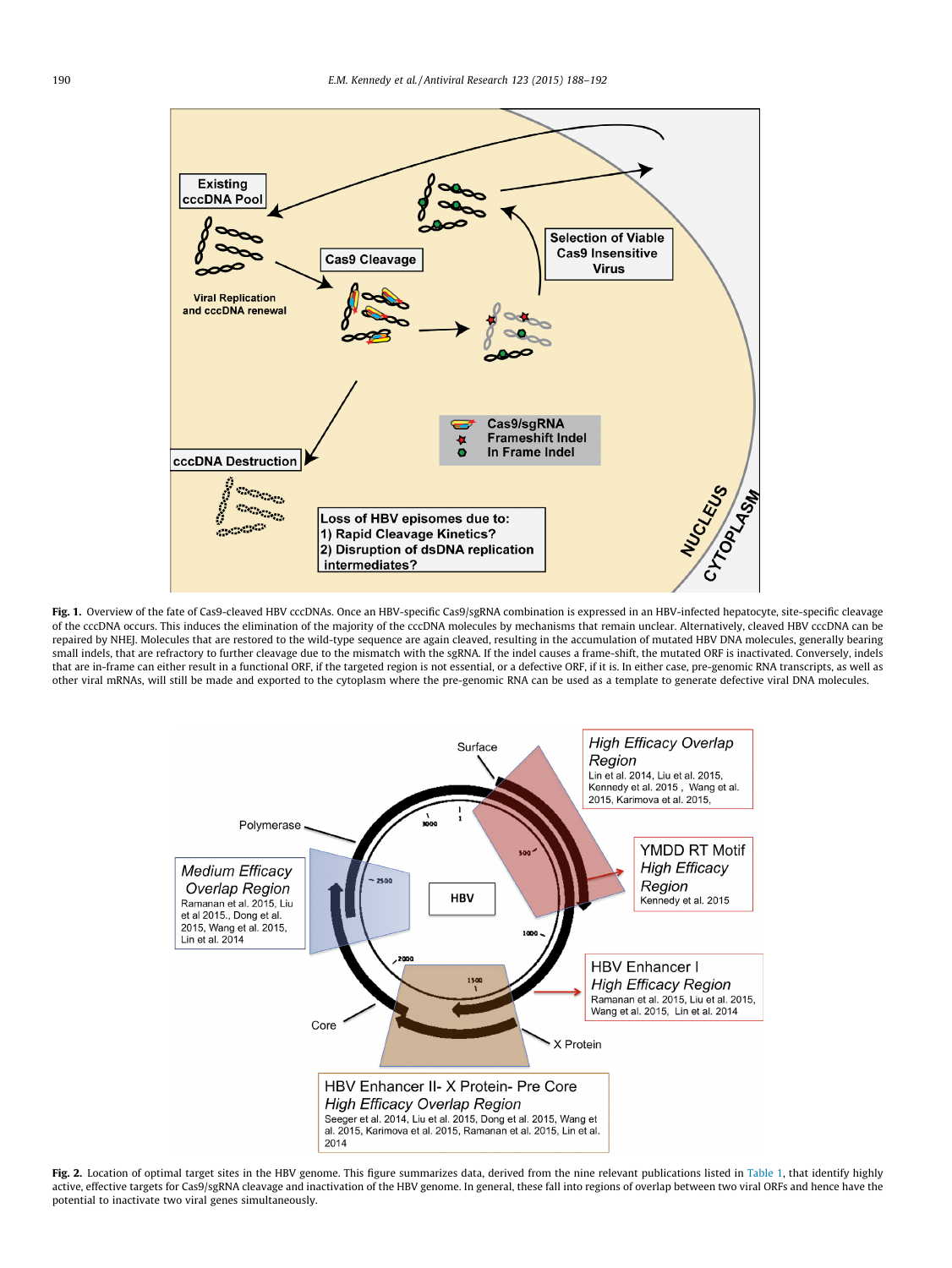experimental systems that address aspects of the HBV replication cycle have been used to demonstrate CRISPR/Cas cleavage of the HBV genome and a resultant drop in HBV DNA levels and/or antigen production. These include:

- (A) The HepAD38 system, in which an integrated HBV DNA genome is under the control of a tet-regulated promoter, which is repressed by the presence of tetracycline. Removal of tetracycline induces HBV transcription, the production of HBV cccDNA and the release of infectious HBV ([Kennedy](#page-4-0) [et al., 2015\)](#page-4-0).
- (B) De novo infection of hepatoma cell lines, such as HepG2 or HepaRG cells, with HBV derived from HepAD38 cells ([Dong](#page-4-0) [et al., 2015; Karimova et al., 2015; Kennedy et al., 2015;](#page-4-0) [Lin et al., 2014; Liu et al., 2015; Ramanan et al., 2015;](#page-4-0) [Seeger and Sohn, 2014; Wang et al., 2015; Zhen et al., 2015\)](#page-4-0).
- (C) Transfection of HBV expression plasmids into hepatoma cell lines, such as Huh7 ([Dong et al., 2015; Karimova et al., 2015;](#page-4-0) [Lin et al., 2014; Liu et al., 2015; Ramanan et al., 2015; Wang](#page-4-0) [et al., 2015; Zhen et al., 2015\)](#page-4-0).
- (D) Hydrodynamic injection of mice with HBV DNA, as well as CRISPR/Cas expression plasmids, resulting in in vivo cotransfection of the mouse liver ([Dong et al., 2015; Lin](#page-4-0) [et al., 2014; Liu et al., 2015; Ramanan et al., 2015; Zhen](#page-4-0) [et al., 2015\)](#page-4-0).

All these model systems detected a substantial decline in the level of total HBV DNA, as well as cccDNA where measured, and also detected a drop in the secretion of HBV antigens, such as HBsAg, into the supernatant media. An overall summary of what has been observed is provided in [Fig. 1](#page-2-0). Briefly, the existing cccDNA pool, generally -5–50 cccDNA copies per nucleus, can be efficiently cleaved by Cas9 resulting in one of two fates. A percentage of cccDNA appears to be totally lost, possibly due to rapid cleavage efficiency resulting in a high percentage of linear DNAs that is not repaired but rather destroyed, perhaps after escaping into the cytoplasm during mitosis, or lost due to cleavage of DNA replication intermediates. A second cccDNA population is repaired by NHEJ, resulting in wildtype DNAs, that can be recleaved by Cas9, and mutated cccDNAs bearing small indels at the Cas9 cleavage site. If the cleavage site is in an essential gene, frameshift mutations will be lethal and in-frame indels will also be lethal, if the site is critical for protein function such as the ''YMDD" motif in the polymerase ([Kennedy et al., 2015\)](#page-4-0), but may remain viable if this is not the case. Regardless, mutated HBV DNAs can be transcribed to yield pregenomic RNAs that will be exported to the cytoplasm, packaged into virions (assuming that sufficient core protein is available) and then reverse transcribed prior to release from the cell or reimport into the nucleus, where the biogenesis of the HBV cccDNA is completed with the help of cellular enzymes. Of course, if the cccDNA is defective, it will then be unable to serve as a template for the production of functional viral proteins [\(Fig. 1\)](#page-2-0).

The ability of CRISPR/Cas to serve as an effective tool for the elimination of cccDNA therefore depends in significant part on the efficiency of cccDNA cleavage and on the mutational inactivation of all HBV mutants that arise as a result of NHEJ repair of Cas9 cleavage sites. As summarized in [Fig. 2,](#page-2-0) evidence from published reports [\(Table 1](#page-1-0)) suggests three key regions of the HBV DNA genome as particularly favorable targets for Cas9 cleavage and mutational inactivation. One is the region of overlap between the HBV polymerase and surface Ag ORFs, the second is a region containing the HBV enhancer II element as well as the viral X protein ORF and the pre-core region, while a perhaps slightly less effective region is defined by the overlap between the HBV polymerase and Core ORFs. Each of these regions has been shown to result, when cleaved, in a marked drop in viral DNA and protein levels. It is also worth noting that Cas9 cleavage sites that target regions of overlap between two HBV ORFs have the potential to generate frameshift mutations in both, likely resulting in an exacerbated inhibitory effect on HBV replication.

One possible approach to increasing the effectiveness of CRISPR/ Cas as a tool for the elimination of viable HBV genomes is to use two sgRNAs simultaneously, resulting in the cleavage of the HBV at two sites, for example in the polymerase and X ORFs. The resultant linear DNAs, even if repaired by NHEJ, would be totally nonviable and, indeed, the use of two sgRNAs has been shown to enhance the inhibition of HBV DNA replication [\(Wang et al., 2015\)](#page-4-0).

Finally, there has been considerable discussion of the question of whether ''off-target" cleavage by CRISPR/Cas, in this case of the cell genome, could result in deleterious mutations. While offtarget cleavages clearly can occur, these appear to be rare, and bioinformatic analysis of potential human target sites can certainly be used to avoid any cleavage of transcribed genes. Nevertheless, should this be a concern, it is possible to use ''nickase" mutants of Cas9, as described above, together with two sgRNA targeting two closely proximal sites on the HBV DNA genome ([Cong et al.,](#page-4-0) [2013; Ran et al., 2015\)](#page-4-0). Indeed, [Karimova et al. \(2015\)](#page-4-0) have reported the design of sgRNA pairs targeting the HBV surface and X ORFs that were able to efficiently block HBV replications in chronically and de novo infected hepatoma cell lines.

### 4. Future directions

All the experiments reported thus far to examine the ability of CRISPR/Cas to disrupt the HBV DNA genome utilized either tissue culture models of chronic or de novo HBV infection or used in vivo transfection of the mouse liver using hydrodynamic injection. Moreover, all studies reported so far used the Spy Cas9 protein. We believe that the application of this technology in a clinical setting will require the development of viral vector systems that can effectively transduce the large majority of hepatocytes in an HBV-infected liver and express Cas9 and at least two sgRNAs in these infected cells ([Kennedy and Cullen, 2015; Ran](#page-4-0) [et al., 2015\)](#page-4-0).

In our view, the only feasible vector modality relies on adenoassociated virus (AAV)-based vectors as these can be produced at very high titers, up to  $10^{14}$  genome equivalents per ml. Moreover, several AAV serotypes, such as AAV8, show a marked hepatotropism and even more highly hepatotropic AAV variants have recently been described ([Lisowski et al., 2014\)](#page-4-0). However, AAV vectors have a strictly limited packaging capacity of  $\sim$ 4.8 kb of which  $\sim$ 0.3 kb is required to accommodate the cis-acting AAV inverted terminal repeats (ITRs). AAV is therefore too small to accommodate the  $\sim$ 4.2 kb Spy Cas9 gene together with two sgRNAs and the required transcriptional regulatory sequences. However, this problem, as we and others have discussed elsewhere, can be solved by using a smaller Cas9 gene, such as the one encoded by Staphylococcus aureus (Sau), which is  $\sim$ 3.2 kb in size. The combination of the Sau Cas9 gene together with two small polymerase III (pol III) dependent promoters, such as  $\sim$ 70 bp tRNA-derived promoters ([Mefferd et al., 2015\)](#page-4-0), as well as two sgRNAs ( $\sim$ 100 bp), a pol II promoter to drive Cas9 transcription ( $\sim$ 600 bp) and a short, synthetic  $poly(A)$  addition site ( $\sim$ 100 bp) gives a total size well below the 4.8 kb AAV packaging limit, and we have indeed now successfully constructed and packaged AAV vectors expressing the Sau Cas9 gene that are designed to simultaneously target the HBV DNA genome for cleavage at two distinct locations.

While this represents an important step forward, the key is clearly to demonstrate efficacy in vivo in a relevant animal model. Perhaps ideal would be the immunodeficient humanized liver mouse model, which can be readily infected with HBV to establish